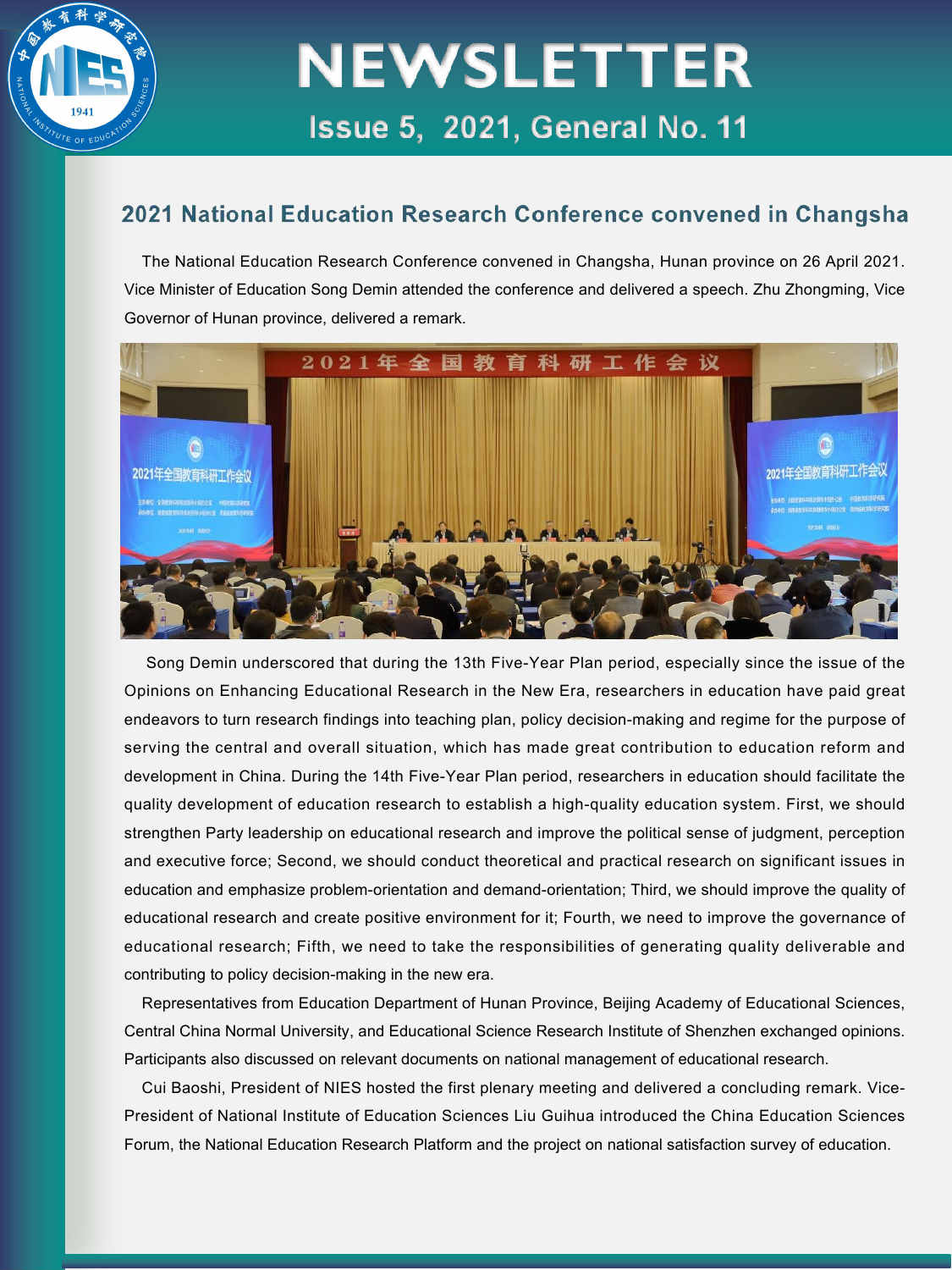

#### NIES hosts the first "Academic Brainstorming Forum" in 2021

The first "Academic Brainstorming Forum" in 2021 was held on 28 April. Professor Bao Chuanyou from Faculty of Education, Beijing Normal University attended the forum as the reviewer.



Associate Professor Wu Xiangrong from Education Inspection and Evaluation Research Center identified that government policy was the primary factor affecting the degree of satisfaction for teachers in rural areas based on survey among 8150 teachers. Assistant Professor Zhu Fuyan from Educational Development and Reform Research Center analyzed social integration of migrant workers' children and established an indicator system of cultural, economic and educational integration, etc. He then found out that gender, grade, hukou, parental occupation have great impacts on the social integration for migrantworkers' children. Assistant Professor Liu Fangli from Physical, Health and Arts Education Research Center introduced the disadvantages of the policy on preventing adolescents from shortsightedness in China and proposed ten suggestions on targeting certain group of adolescents, implementation of policy and improving quality. Associate Professor Xiang Chun from Curriculum and Pedagogy Research Center introduced that solving the contradictions between advancing integrated development of students and learning competition should be the key factor for tackling the practical dilemma of developing all-round capacity simultaneously in virtue, intelligence, and physical aspects.

Prof. Bao Chuanyou commented that the four presentations have sound theoretical frameworks, accurate data and reliable research findings which could support future policy-making and teaching practices.

Researchers, post-docs, visiting scholars, representatives from Educational Science Publishing House as well as teachers from the affiliated school attended this forum.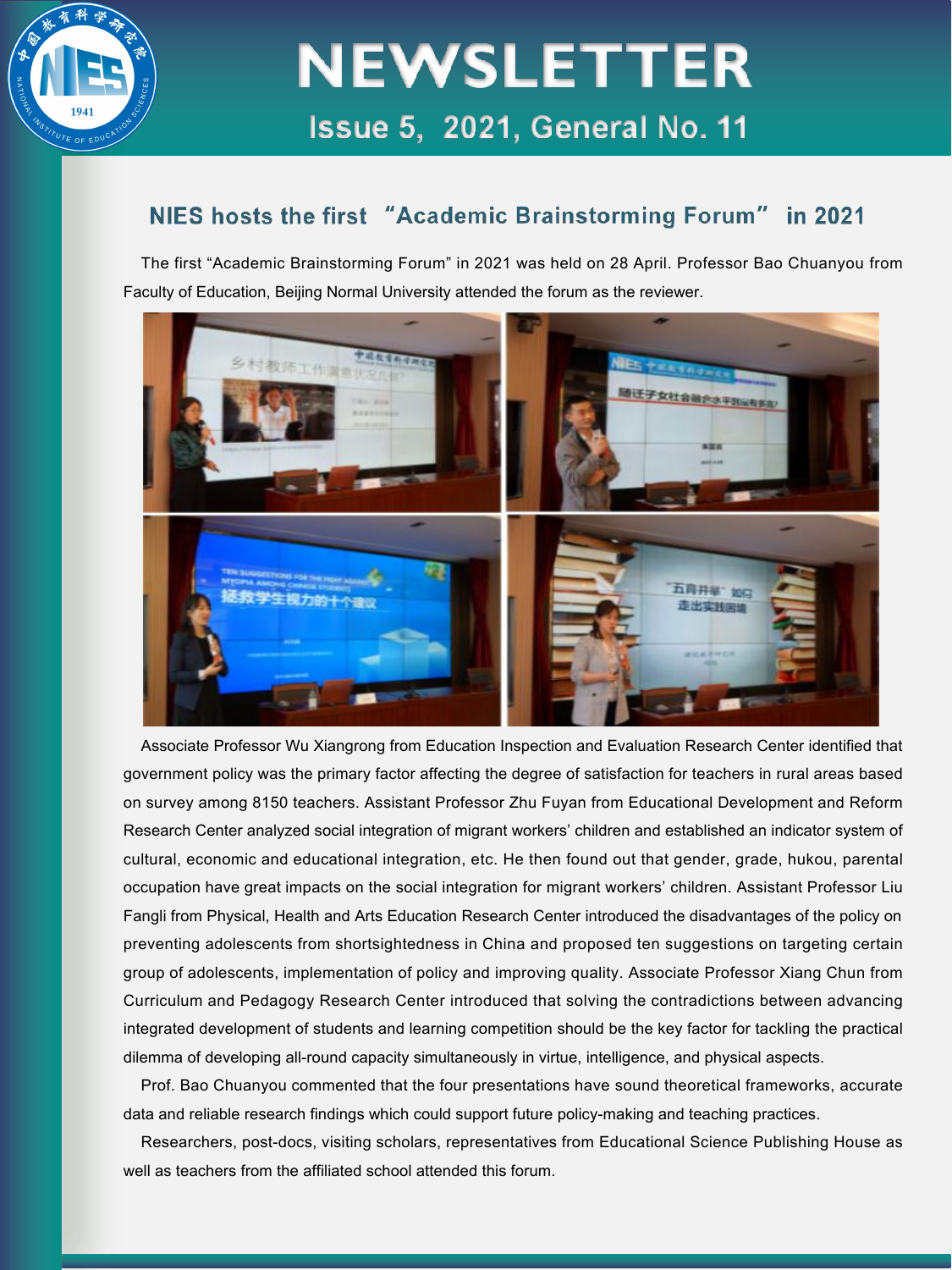

#### NIES hosts the Sino-British Apprenticeship Online Forum



NIES hosts the "2021 Sino-British Apprenticeship Online Forum on 28th April 2021. Ma Tao, the Vice- President of NIES, delivered a remark. Experts from China and the UK exchanged views from the perspectives of national government, higher education institutes and industry. Mr. Jonathan Ledger from Department for International Trade UK introduced the management of apprenticeship, establishment of curriculum standards as well as the mode of participation for industry employers, and proposed suggestions to respond to challenges encountered. The President of Guangdong Construction Polytechnic Zhao Pengfei introduced the development history and practical path of apprenticeship in China. Dr. Susan Relly from Oxford University displayed the model of skills education and training in the UK, and analyzed the background, limitations and challenges of continuing and vocational education in the UK. The Vice-President of Jinhua Polytechnic Cheng Jun discussed the practical significance of facilitating the development of modern apprenticeship in China based on investigating the four typical modes of modern apprenticeship. Mr. Gary Ramsden from Business School of Lincoln University of UK introduced experience of university-industry cooperation in the UK. The Director of Internet of Things Association of Guangdong Province Chen Yuqi shared the practical experience of talents development in modern apprenticeship.

The plenary members of the Steering Committee of National Modern Apprenticeship, staff members from the Research Center for Vocational and Continuing Education and Department for International Exchange in NIES attended the forum. There are around 13,000 audiences from more than 3000 vocational schools and research institutes participated in the online forum.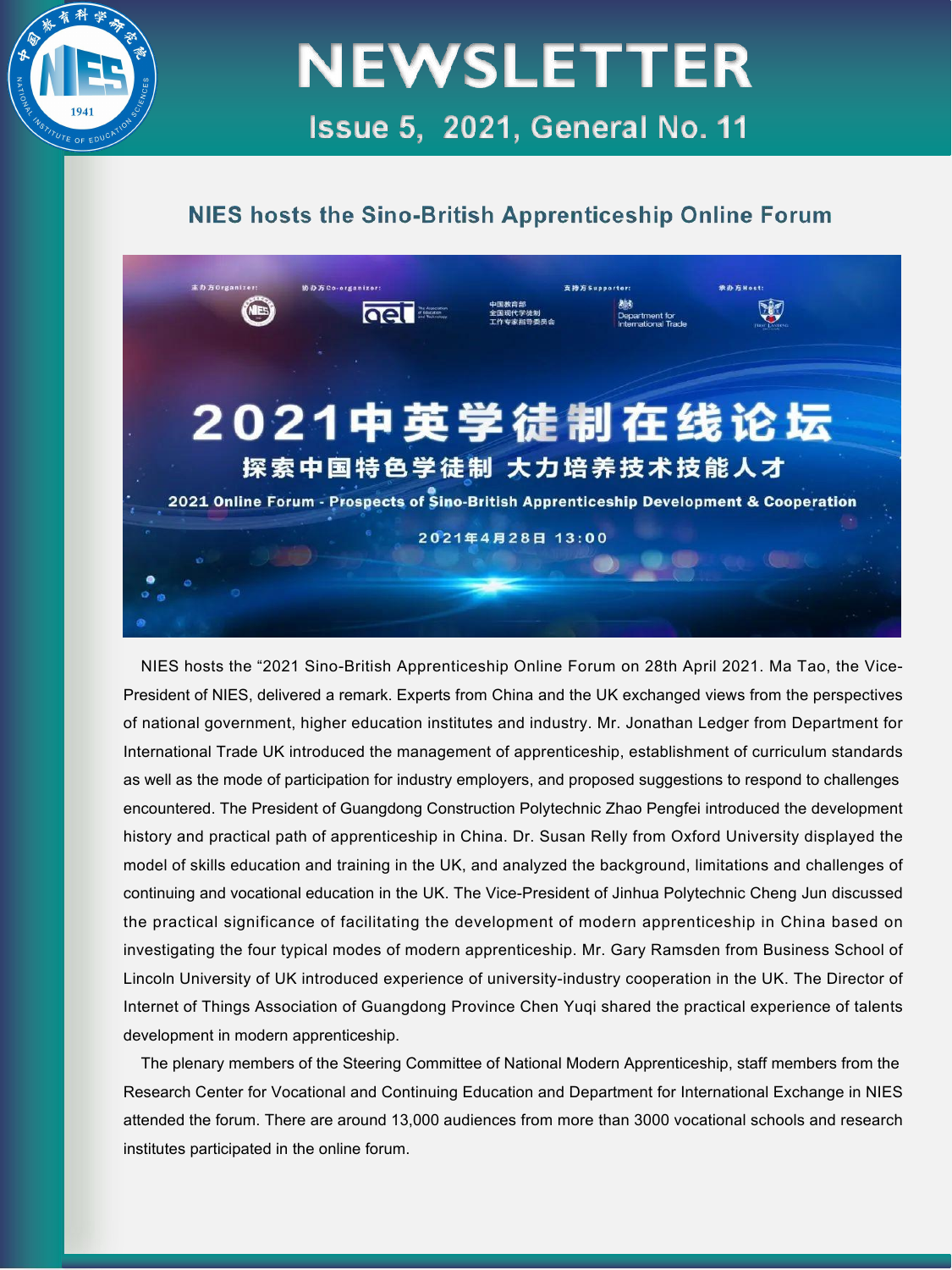

### NEWS from Belt & Road Education Research Network

### New Reforms in School Education: Schools reluctant to part with traditional approach

Dr Indira Lilamani Ginige

a former Deputy Director General of the National Institute of Education, Sri Lanka.

(Continued) All in all the first curriculum reform of the new millennium attempted to move the system of education away from the objectives approach that considered knowledge, attitudes and skills separately to a competency approach where these were integrated. The reform also tried to move the system from lesson plans to activity plans, from an evaluation culture to an assessment culture, and from teacher centred education to learner-centred practices that were very much needed for competency development. The learners thus coming to the fore in the new learning-teaching environment had to be active rather than passive. They also had to move away from the achievement tests that carried a pass mark of 40 to proficiency tests that required at least 60 marks to reach near proficiency. To make all these efforts successful, school-based assessment that was already there for formative evaluation was strengthened, and an authentic system of evaluation was introduced for summative evaluations conducted by the end of year school tests and the GCE OL examination. While continuous and formative evaluations thus introduced focused on the extent to which the students had attained the competency levels under concern, summative evaluations planned

on the basis of authentic situations tested their preparedness to use the abilities so developed in real life situations.

The purpose of all this was to provide the young of the nation with a good general education that could make them successful in any walk of life they select for their future. As a means of laying a sound foundation for this, the schools had to equip their students with a well-integrated personality that comprised three types of development - physical, intellectual and emotional. Intellectual development taking a central place here, had to go beyond knowledge to take account of the subject competencies that the students could master. Considering the fact that it is only in a healthy body that one can expect a healthy mind that is a must for intellectual development, the subject Health and Physical Education paid high attention to health, nutrition and physical fitness. The generic competencies that were newly introduced facilitated the emotional intelligence that the students needed for success in personal and work lives.

The reform also focused on gender disparity that was becoming visible in education. The girls with high endurance and better ability to learn by listening